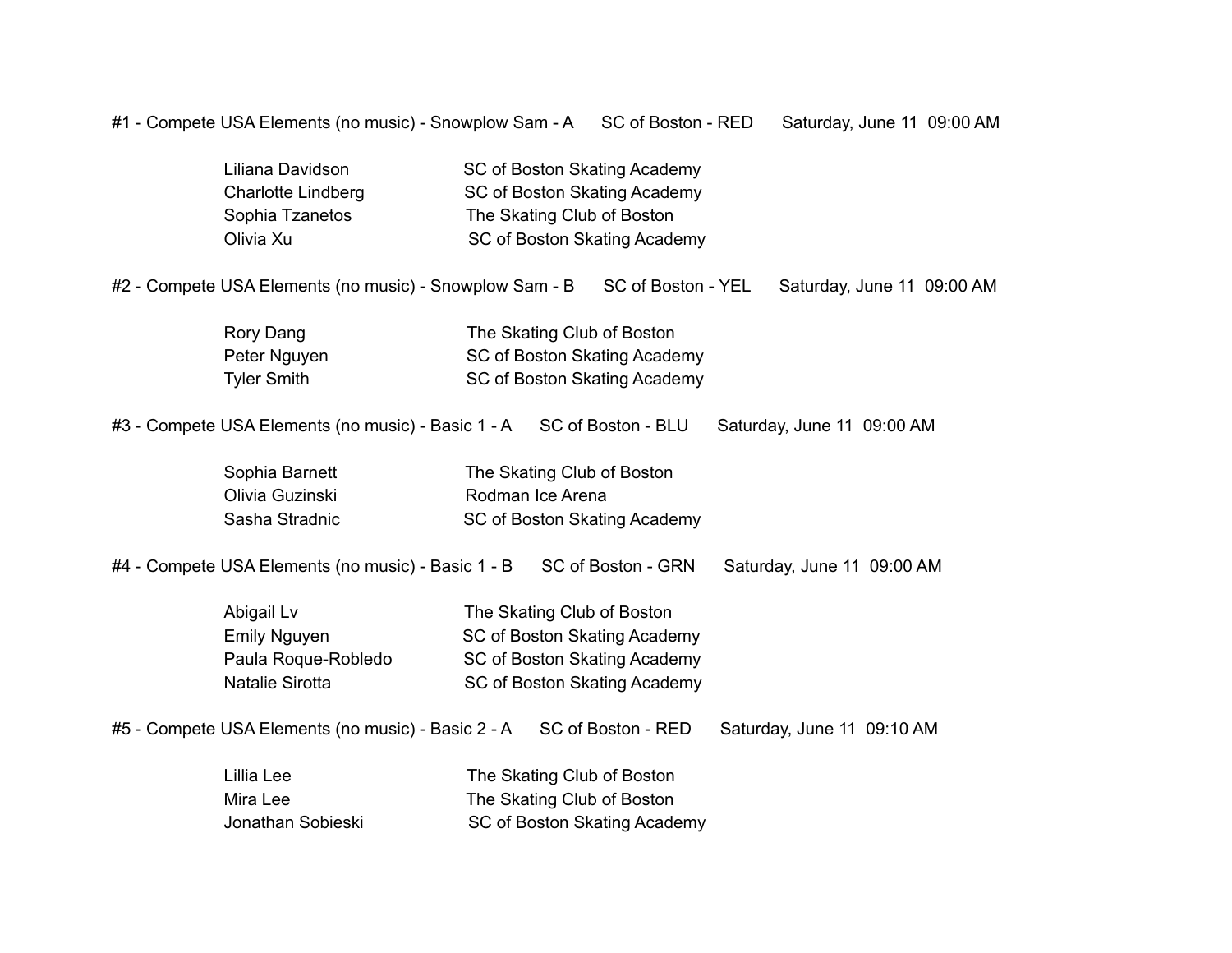## Karlie Zhu **Hayden Recreation Centre FSC**

#6 - Compete USA Elements (no music) - Basic 2 - B SC of Boston - YEL Saturday, June 11 09:10 AM

| Ailyn Flaherty | The Skating Club of Boston                  |
|----------------|---------------------------------------------|
| Srie Inaganti  | Cranston Ice Rink                           |
| Nathan Wong    | SC of Boston Skating Academy                |
| Araminta Zheng | Norfolk Arena Skating School (Basic Skills) |

#7 - Compete USA Elements (no music) - Basic 2 - C SC of Boston - BLU Saturday, June 11 09:10 AM

| Erica Lin       | The Skating Club of Boston   |
|-----------------|------------------------------|
| Grace Petit     | Individual Member of LTS USA |
| Jackie Sobieski | SC of Boston Skating Academy |

#8 - Compete USA Elements (no music) - Basic 2 - D SC of Boston - GRN Saturday, June 11 09:10 AM

| Madeline Lawrence  | SC of Boston Skating Academy |
|--------------------|------------------------------|
| Emily Nguyen       | SC of Boston Skating Academy |
| Elizabeth Orekhova | Individual Member of LTS USA |

#8A - Compete USA Elements (no music) - Basic 2 - E SC of Boston - RED Saturday, June 11 09:20 AM

| Reyansh Kadri      | SC of Boston Skating Academy |
|--------------------|------------------------------|
| Catherine Lawrence | SC of Boston Skating Academy |
| Eveline Lawrence   | SC of Boston Skating Academy |

#9 - Compete USA Elements (no music) - Basic 3 - A SC of Boston - RED Saturday, June 11 09:20 AM

| Emilia Llinas            | SC of Boston Skating Academy |
|--------------------------|------------------------------|
| <b>Charlotte Millman</b> | Lower Cape FSA               |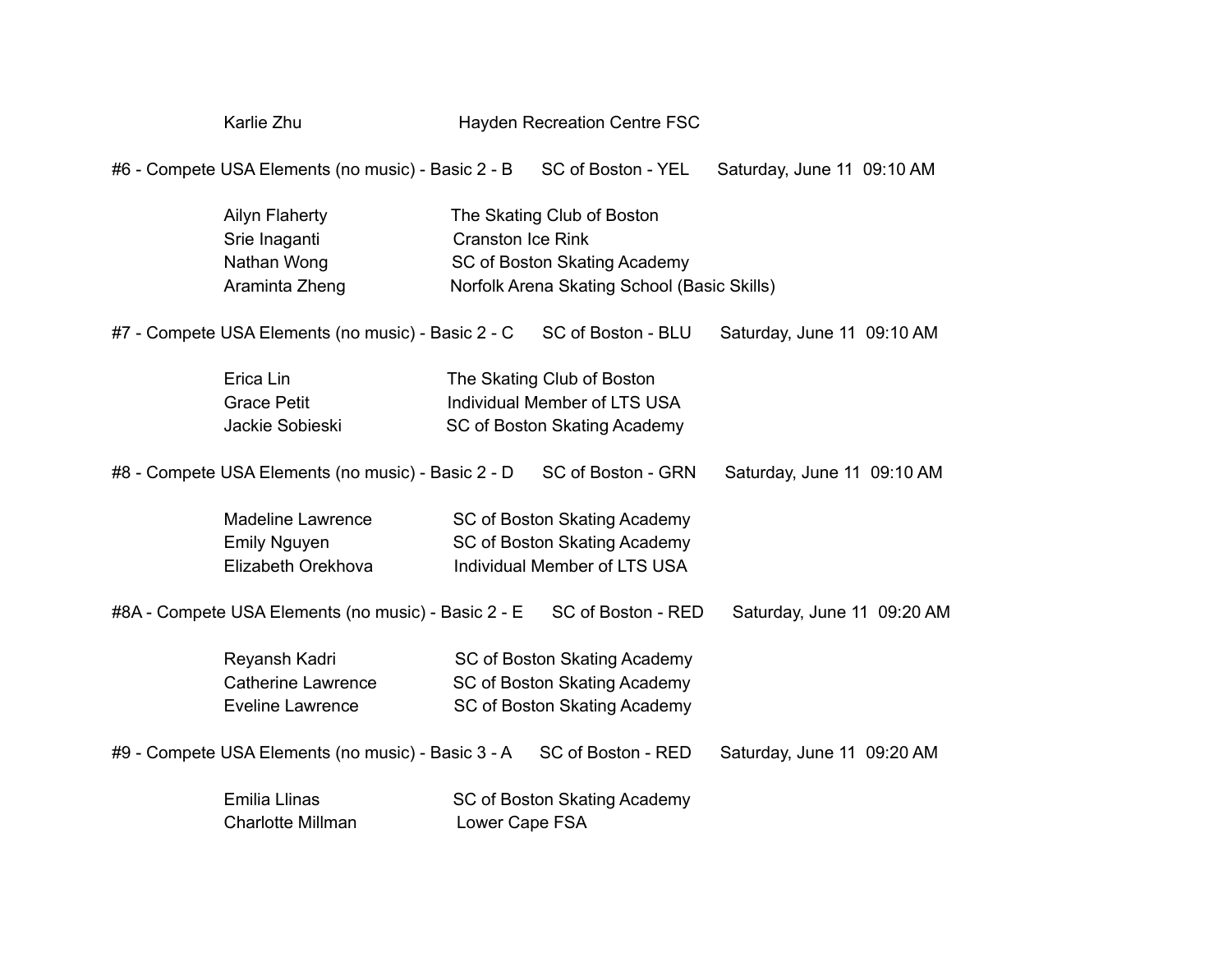| Sienna Whitt                                                           | Pilgrim SC              |                                                                                            |                            |
|------------------------------------------------------------------------|-------------------------|--------------------------------------------------------------------------------------------|----------------------------|
| #10 - Compete USA Elements (no music) - Basic 3 - B                    |                         | SC of Boston - YEL                                                                         | Saturday, June 11 09:20 AM |
| Chloe Lizardo<br><b>Brooke Matthews</b><br>Nora Snow<br>Jolie Sobieski | <b>Canton Ice House</b> | SC of Boston Skating Academy<br>The Skating Club of Boston<br>SC of Boston Skating Academy |                            |
| #11 - Compete USA Elements (no music) - Basic 4 - A                    |                         | SC of Boston - BLU                                                                         | Saturday, June 11 09:20 AM |
| Hannah Lee<br>Shoshanna Millman                                        | Lower Cape FSA          | SC of Boston Skating Academy                                                               |                            |
| #12 - Compete USA Elements (no music) - Basic 4 - B                    |                         | SC of Boston - GRN                                                                         | Saturday, June 11 09:20 AM |
| Ivy Hart<br>Aria Lockwood<br><b>Emily Matthews</b>                     | <b>Canton Ice House</b> | SC of Boston Skating Academy<br>The Skating Club of Boston                                 |                            |
| #13 - Compete USA Elements (no music) - Basic 5                        |                         | SC of Boston - RED                                                                         | Saturday, June 11 09:30 AM |
| Carmelia D'Alleva<br>Claragh Scanlon<br>Ethan Wong<br>Abraham Wong     | North Shore SC          | SC of Boston Skating Academy<br>SC of Boston Skating Academy<br>The Skating Club of Boston |                            |
| #14 - Compete USA Elements (no music) - Basic 6                        |                         | SC of Boston - BLU                                                                         | Saturday, June 11 09:30 AM |
| Aimee Lindberg<br>Aliya Qin                                            |                         | SC of Boston Skating Academy<br>The Skating Club of Boston                                 |                            |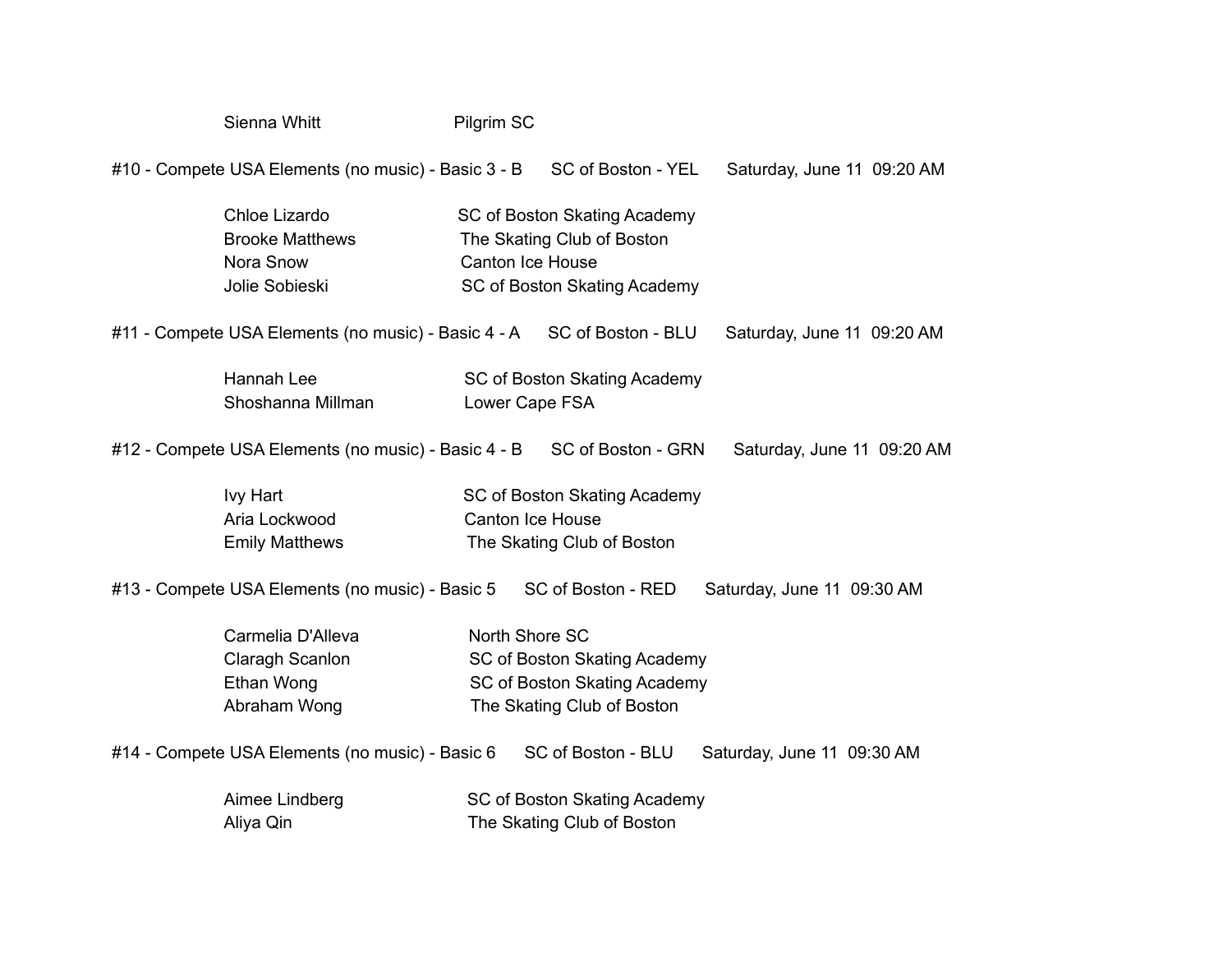| <b>Teagan Whitt</b>                                                                                     | Pilgrim SC                                                  |  |
|---------------------------------------------------------------------------------------------------------|-------------------------------------------------------------|--|
| #15 - Special Olympics Badge - Badge 5                                                                  | SC of Boston - RED<br>Saturday, June 11 09:30 AM            |  |
| David Kramer                                                                                            | SC of Boston Skating Academy                                |  |
| #16 - Compete USA Compulsory (no music) - Pre - Free Skate                                              | SC of Boston - RED<br>Saturday, June 11 09:40 AM            |  |
| <b>Briana Beauvais</b><br>Xinger Fu                                                                     | <b>Warwick Figure Skaters</b><br>The Skating Club of Boston |  |
| #17 - Compete USA Compulsory (no music) - Free Skate 1 SC of Boston - RED                               | Saturday, June 11 09:40 AM                                  |  |
| Kaitlyn Lopes                                                                                           | The Skating Club of Boston                                  |  |
| #18 - Compete USA Compulsory (no music) - Free Skate 3 SC of Boston - RED<br>Saturday, June 11 09:40 AM |                                                             |  |
| Zoey Gauthier                                                                                           | Gate City FSC                                               |  |
| SC of Boston - BLU<br>#19 - Compulsory Moves - Preliminary<br>Saturday, June 11 09:40 AM                |                                                             |  |
| <b>Chloe CALLAN</b>                                                                                     | <b>Charter Oak FSC</b>                                      |  |
| #20 - Compulsory Moves - Excel Beginner                                                                 | SC of Boston - BLU<br>Saturday, June 11 09:40 AM            |  |
| <b>Caroline Cote</b>                                                                                    | <b>North Atlantic FSC</b>                                   |  |
| #21 - Compulsory Moves - Excel Pre-Preliminary SC of Boston - BLU                                       | Saturday, June 11 09:40 AM                                  |  |
| Morgan Lang                                                                                             | <b>Individual Member of USFS</b>                            |  |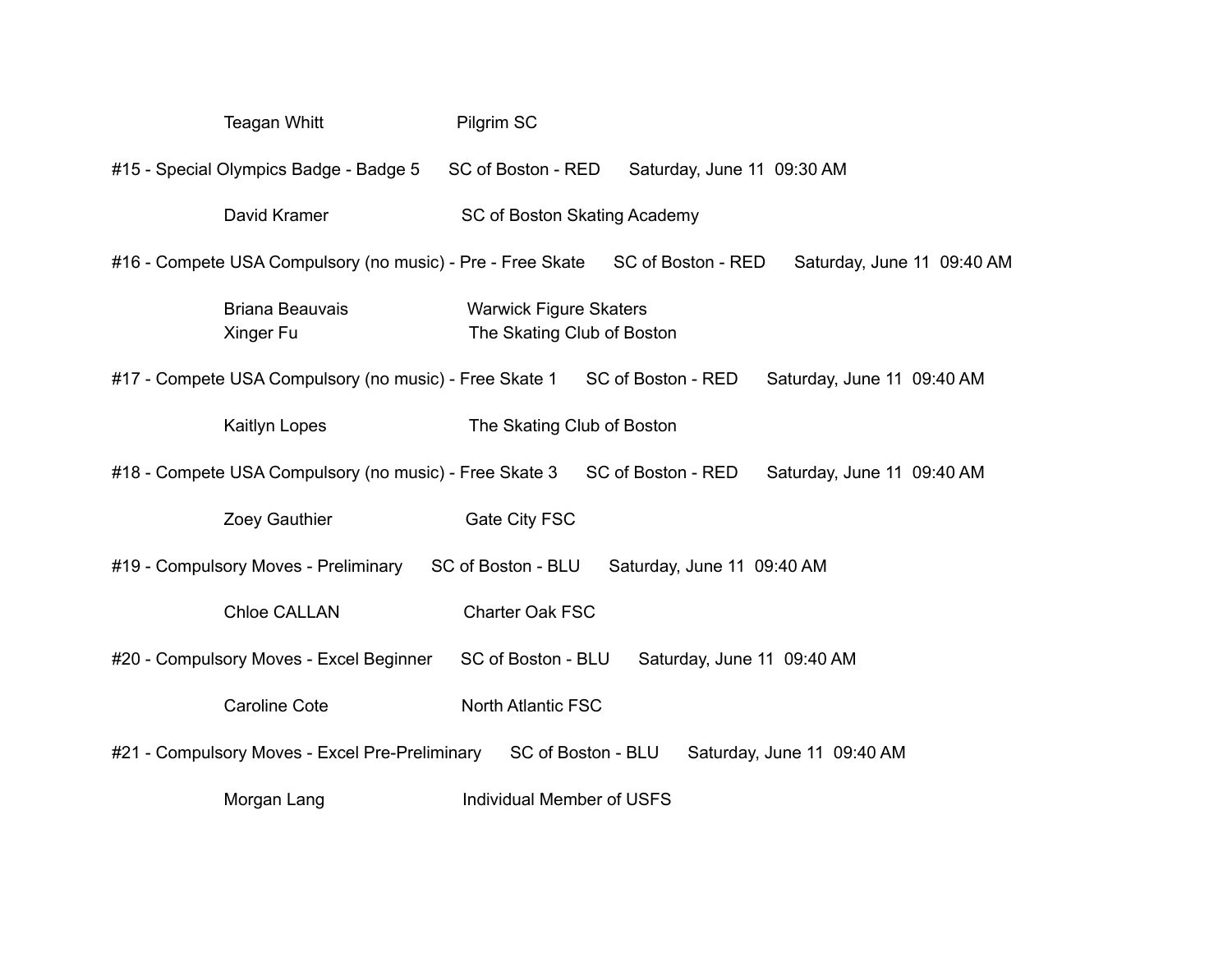| #22 - Spins - Beginner SC of Boston                      |              | Saturday, June 11 09:50 AM                                                 |                            |
|----------------------------------------------------------|--------------|----------------------------------------------------------------------------|----------------------------|
| Katelyn Balcher<br>Zoey Gauthier                         |              | Gate City FSC<br>Gate City FSC                                             |                            |
| #23 - Spins - High Beginner SC of Boston                 |              | Saturday, June 11 09:50 AM                                                 |                            |
| Keelyn Balcher                                           |              | Gate City FSC                                                              |                            |
| #24 - Spins - Pre-Preliminary SC of Boston               |              |                                                                            | Saturday, June 11 09:50 AM |
| Khushi Minajigi                                          |              | <b>Colonial FSC</b>                                                        |                            |
| #25 - Spins - Preliminary SC of Boston                   |              | Saturday, June 11 09:50 AM                                                 |                            |
| <b>Chloe CALLAN</b>                                      |              | Charter Oak FSC                                                            |                            |
| #26 - Jumps - Beginner SC of Boston                      |              | Saturday, June 11 10:05 AM                                                 |                            |
| <b>Caroline Cote</b><br>Beau Ervick-Roy<br>Zoey Gauthier |              | <b>North Atlantic FSC</b><br>SC of Boston Skating Academy<br>Gate City FSC |                            |
| #27 - Jumps - High Beginner SC of Boston                 |              |                                                                            | Saturday, June 11 10:05 AM |
| Katelyn Balcher<br>Celie Ervick-Roy                      |              | Gate City FSC<br>The Skating Club of Boston                                |                            |
| #28 - Jumps - No Test                                    | SC of Boston | Saturday, June 11 10:05 AM                                                 |                            |
| Keelyn Balcher                                           |              | Gate City FSC                                                              |                            |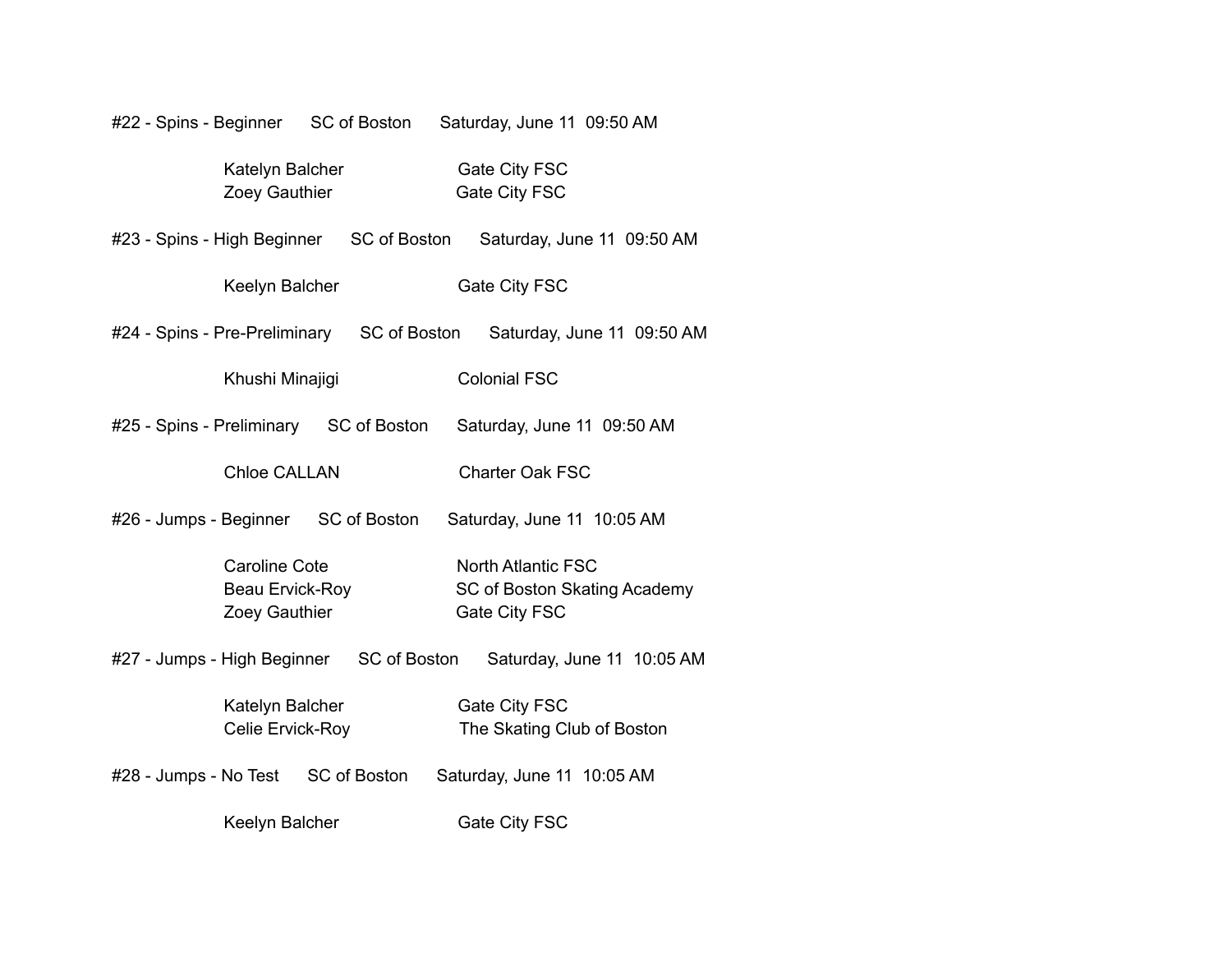#29 - Jumps - Preliminary SC of Boston Saturday, June 11 10:05 AM

| Chloe CALLAN    | <b>Charter Oak FSC</b> |  |  |
|-----------------|------------------------|--|--|
| Khushi Minajigi | <b>Colonial FSC</b>    |  |  |

#30 - Compete USA Program (w/music) - Snowplow Sam SC of Boston Saturday, June 11 10:20 AM

| Georgia Rose Mavrides | The Skating Club of Boston |
|-----------------------|----------------------------|
| Sophia Tzanetos       | The Skating Club of Boston |

#31 - Compete USA Program (w/music) - Basic 1 - A SC of Boston Saturday, June 11 10:20 AM

| Sophia Barnett  | The Skating Club of Boston   |
|-----------------|------------------------------|
| Madeline Cole   | SC of Boston Skating Academy |
| Alexa Yardemian | North Shore SC               |

#32 - Compete USA Program (w/music) - Basic 1 - B SC of Boston Saturday, June 11 10:20 AM

| <b>Brooklyn Peters</b> | The Skating Club of Boston   |
|------------------------|------------------------------|
| Paula Roque-Robledo    | SC of Boston Skating Academy |
| Natalie Sirotta        | SC of Boston Skating Academy |

#33 - Compete USA Program (w/music) - Basic 2 - A SC of Boston Saturday, June 11 10:35 AM

| Lillia Lee           | The Skating Club of Boston    |
|----------------------|-------------------------------|
| Osceola Pecora       | <b>Warwick Figure Skaters</b> |
| Melanie Shendarovich | The Skating Club of Boston    |
| Nicole Sun           | The Skating Club of Boston    |

#34 - Compete USA Program (w/music) - Basic 2 - B SC of Boston Saturday, June 11 10:35 AM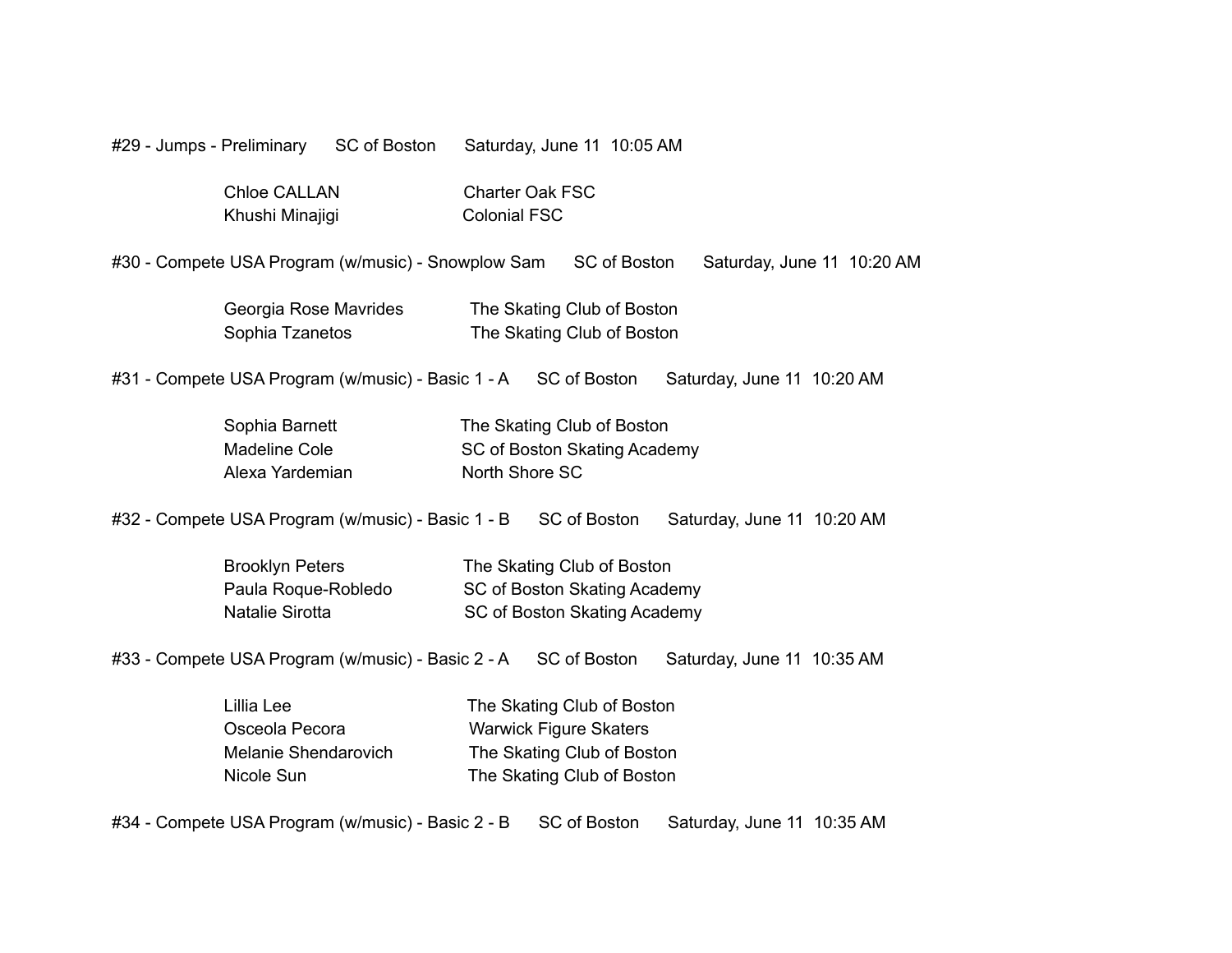| Erica Lin        | The Skating Club of Boston   |
|------------------|------------------------------|
| Angela Ning      | SC of Boston Skating Academy |
| Bianca Yardemian | North Shore SC               |

#35 - Compete USA Program (w/music) - Basic 3 - A SC of Boston Saturday, June 11 10:50 AM

| Talia Bambrick    | The Skating Club of Boston   |
|-------------------|------------------------------|
| Joanna Chiang     | SC of Boston Skating Academy |
| Charlotte Millman | Lower Cape FSA               |
| Sienna Whitt      | Pilgrim SC                   |

#36 - Compete USA Program (w/music) - Basic 3 - B SC of Boston Saturday, June 11 10:50 AM

| Emilia Llinas    | SC of Boston Skating Academy |
|------------------|------------------------------|
| Margaret Scherer | The Skating Club of Boston   |

#37 - Compete USA Program (w/music) - Basic 4 - A SC of Boston Saturday, June 11 11:05 AM

| Benjamin Caswell      | The Center Skating Academy |
|-----------------------|----------------------------|
| <b>Melody Caswell</b> | The Center Skating Academy |

#38 - Compete USA Program (w/music) - Basic 4 - B SC of Boston Saturday, June 11 11:05 AM

| Hannah Lee        | SC of Boston Skating Academy |
|-------------------|------------------------------|
| Shoshanna Millman | Lower Cape FSA               |
| Meera Sorensen    | The Skating Club of Boston   |

#39 - Compete USA Program (w/music) - Basic 4 - C SC of Boston Saturday, June 11 11:05 AM

Ivy Hart **IVI SC of Boston Skating Academy**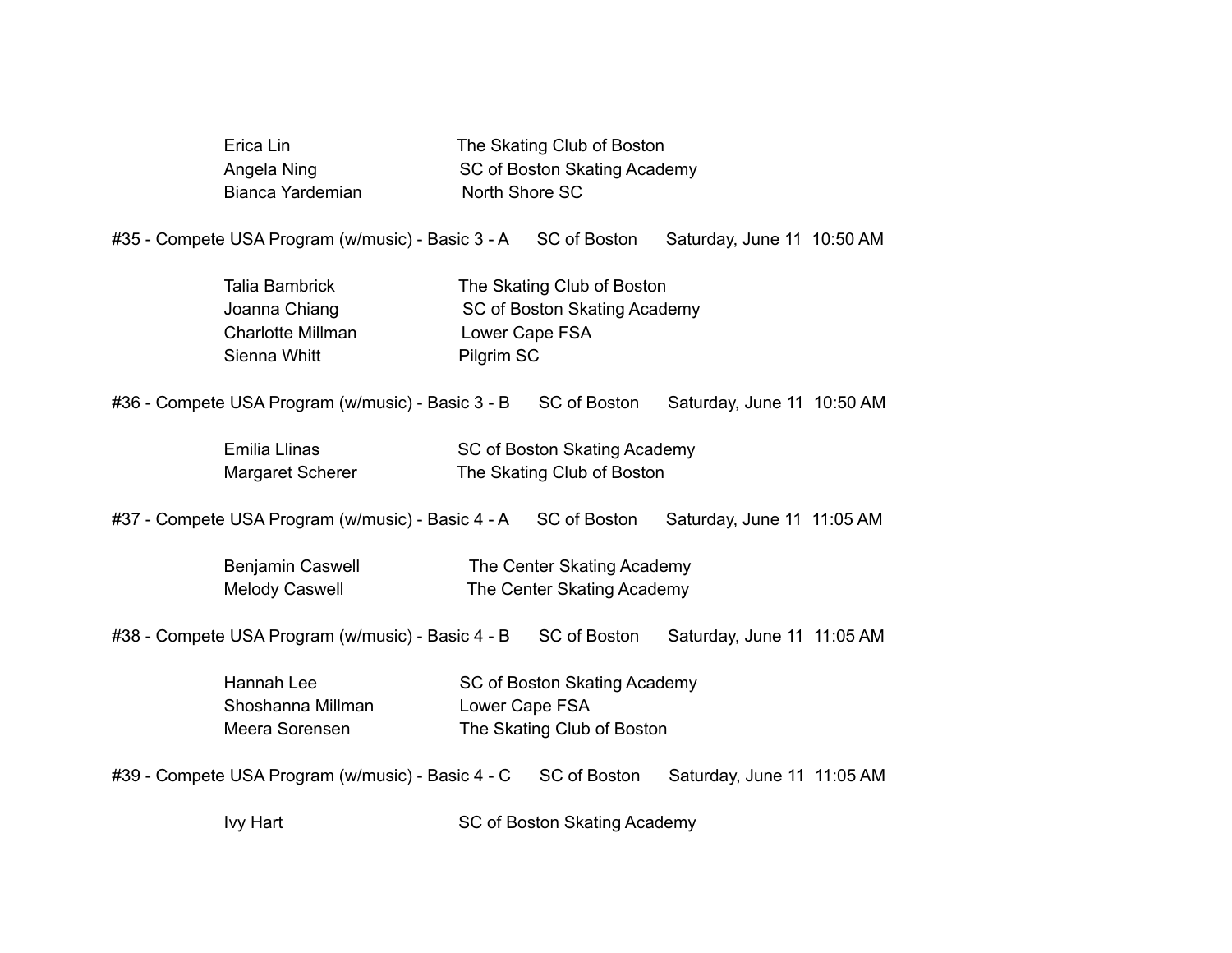| Lila Vasconi<br>Katarina Zheng                                                  |                | Gate City FSC<br>Norfolk Arena Skating School (Basic Skills)                                                                |              |                            |  |  |
|---------------------------------------------------------------------------------|----------------|-----------------------------------------------------------------------------------------------------------------------------|--------------|----------------------------|--|--|
| #40 - Compete USA Program (w/music) - Basic 5                                   |                | SC of Boston                                                                                                                |              | Saturday, June 11 11:20 AM |  |  |
| Carmelia D'Alleva<br>Scotty Hsu<br>Ethan Wong                                   | North Shore SC | The Skating Club of Boston<br>SC of Boston Skating Academy                                                                  |              |                            |  |  |
| #41 - Compete USA Program (w/music) - Basic 6 - A SC of Boston                  |                |                                                                                                                             |              | Saturday, June 11 11:20 AM |  |  |
| Suzi Cho<br>iris zhao                                                           |                | The Skating Club of Boston<br>The Skating Club of Boston                                                                    |              |                            |  |  |
| #42 - Compete USA Program (w/music) - Basic 6 - B SC of Boston                  |                |                                                                                                                             |              | Saturday, June 11 11:20 AM |  |  |
| <b>Emily Humphrey</b><br>Aliya Qin<br>Teagan Whitt                              | Pilgrim SC     | The Skating Club of Boston<br>The Skating Club of Boston                                                                    |              |                            |  |  |
| #43 - Compete USA Program (w/music) - Pre - Free Skate                          |                |                                                                                                                             | SC of Boston | Saturday, June 11 11:35 AM |  |  |
| <b>Briana Beauvais</b><br>Mikaela Blake<br>Jillian Degnan<br><b>Molly Platt</b> |                | <b>Warwick Figure Skaters</b><br>SC of Boston Skating Academy<br>The Center Skating Academy<br>SC of Boston Skating Academy |              |                            |  |  |
| #44 - Compete USA Program (w/music) - Free Skate 1                              |                | SC of Boston                                                                                                                |              | Saturday, June 11 11:35 AM |  |  |

| Lea Desmond   | Hayden Recreation Centre FSC |
|---------------|------------------------------|
| Kaitlyn Lopes | The Skating Club of Boston   |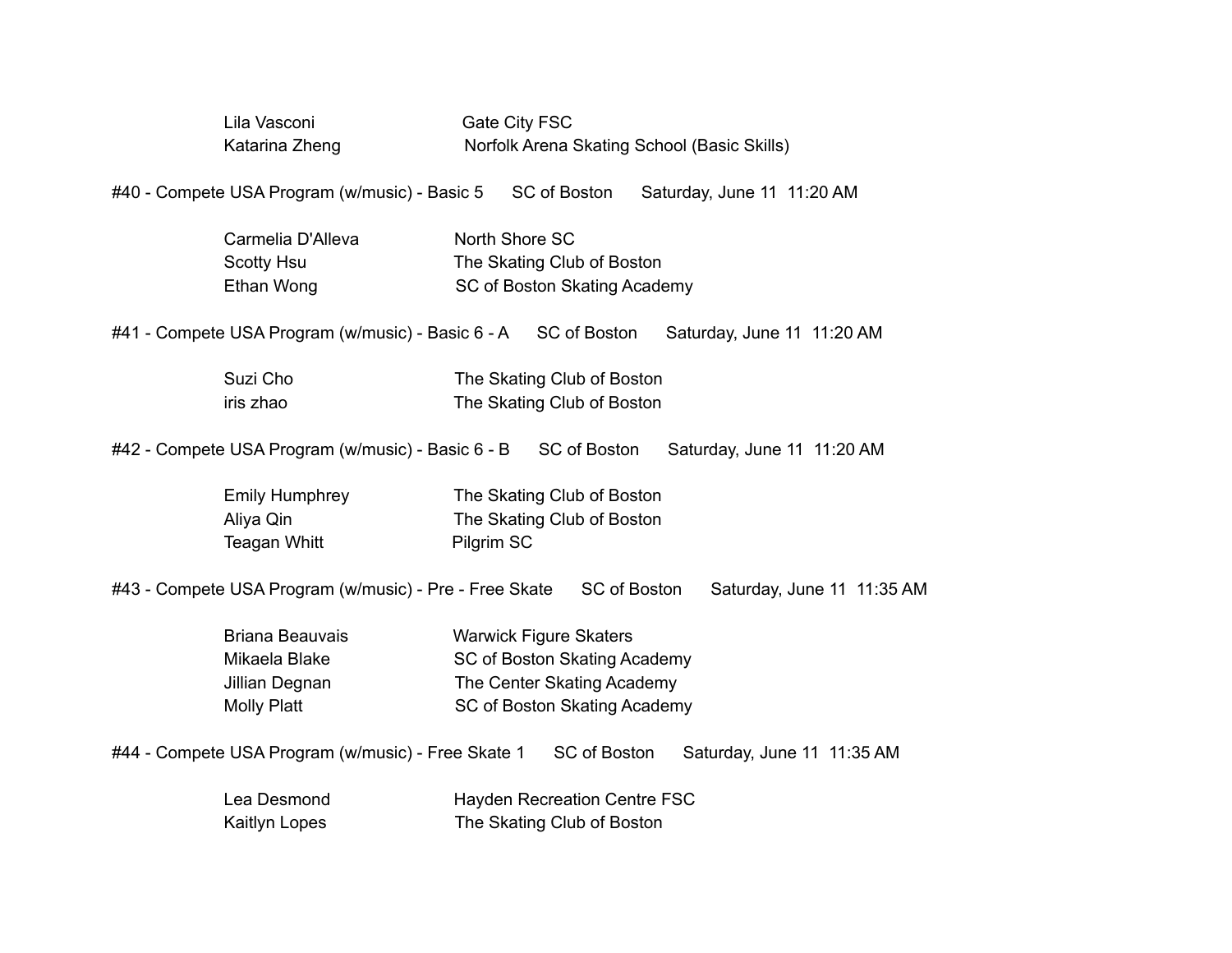|                                                                                    | Suhani Saxena                                                            | The Skating Club of Boston                               |                                                                                                                       |                            |          |  |  |
|------------------------------------------------------------------------------------|--------------------------------------------------------------------------|----------------------------------------------------------|-----------------------------------------------------------------------------------------------------------------------|----------------------------|----------|--|--|
|                                                                                    | #45 - Compete USA Program (w/music) - Free Skate 2                       |                                                          | SC of Boston                                                                                                          | Saturday, June 11          | 11:50 AM |  |  |
|                                                                                    | Elena Zhang                                                              | The Skating Club of Boston                               |                                                                                                                       |                            |          |  |  |
|                                                                                    | #46 - Compete USA Program (w/music) - Free Skate 3 - A SC of Boston      |                                                          |                                                                                                                       | Saturday, June 11 11:50 AM |          |  |  |
| Zoey Gauthier<br>Gate City FSC<br><b>Emily Jiang</b><br>The Skating Club of Boston |                                                                          |                                                          |                                                                                                                       |                            |          |  |  |
|                                                                                    | #47 - Compete USA Program (w/music) - Free Skate 3 - B                   |                                                          | SC of Boston                                                                                                          | Saturday, June 11 11:50 AM |          |  |  |
|                                                                                    | Erin Gerhart<br>Paige Loughran                                           |                                                          | The Skating Club of Boston<br>The Skating Club of Boston                                                              |                            |          |  |  |
|                                                                                    | #48 - Free Skate - Excel Beginner - A                                    | SC of Boston                                             | Saturday, June 11 12:20 PM                                                                                            |                            |          |  |  |
|                                                                                    | Beau Ervick-Roy<br>Vivian Heacock<br>Valeria Kononenko<br>Elizabeth Ryba |                                                          | SC of Boston Skating Academy<br>The Skating Club of Boston<br>The Skating Club of Boston<br><b>North Atlantic FSC</b> |                            |          |  |  |
|                                                                                    | #49 - Free Skate - Excel Beginner - B                                    | SC of Boston                                             | Saturday, June 11 12:20 PM                                                                                            |                            |          |  |  |
|                                                                                    | Katelyn Balcher<br>Caroline Cote<br>Ada Hynes<br>Autumn Perry            | Gate City FSC<br><b>North Atlantic FSC</b><br>Pilgrim SC | The Skating Club of Boston                                                                                            |                            |          |  |  |
|                                                                                    | #50 - Free Skate - Excel Beginner - C                                    | SC of Boston                                             | Saturday, June 11 12:40 PM                                                                                            |                            |          |  |  |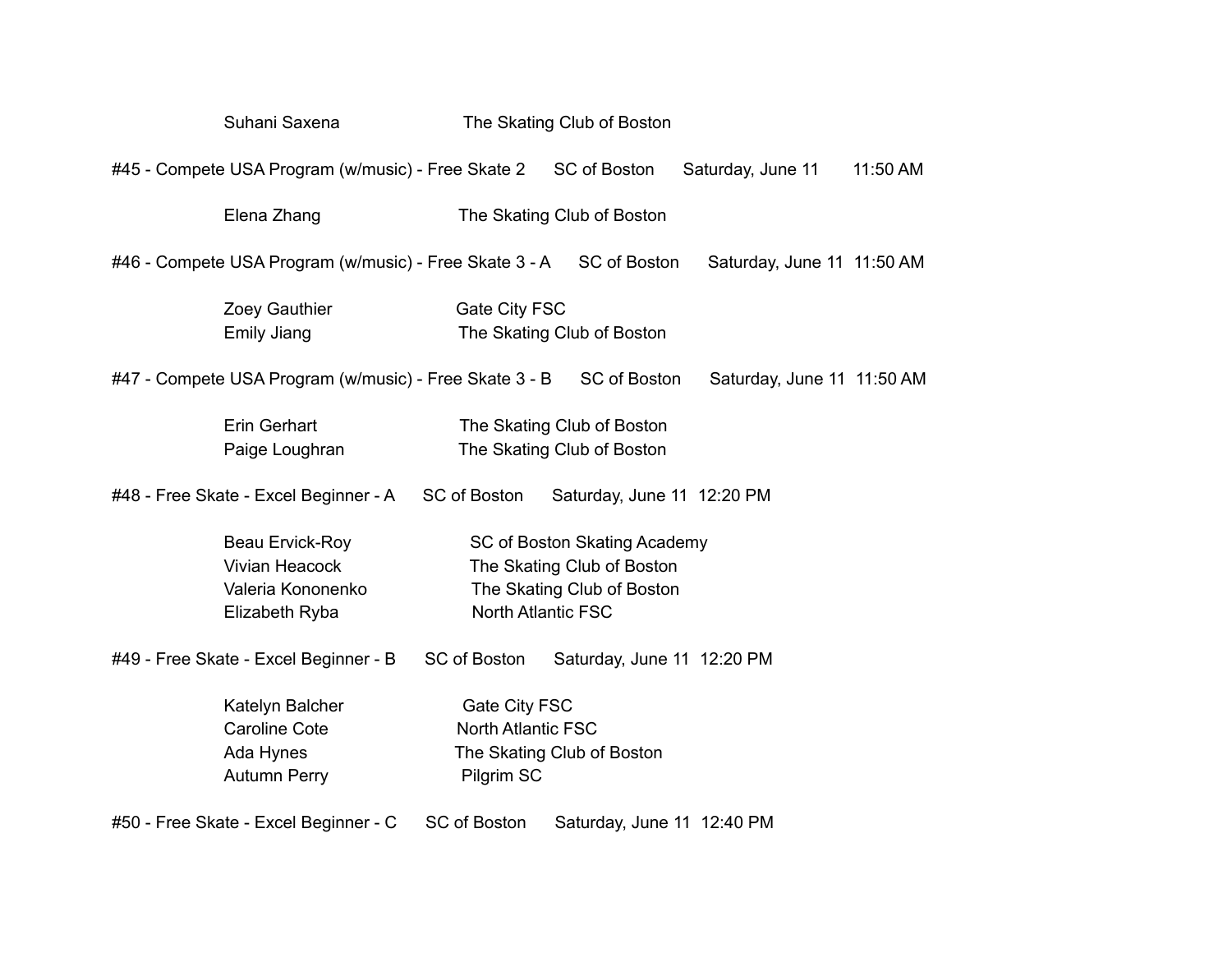| <b>Adalyn Desharnais</b>                          | Gate City FSC                                     |  |  |
|---------------------------------------------------|---------------------------------------------------|--|--|
| <b>Allison Foss</b>                               | The Skating Club of Boston                        |  |  |
| <b>Grace McInturf</b>                             | The Skating Club of Boston                        |  |  |
| Lily Wagle                                        | The Skating Club of Boston                        |  |  |
| #51 - Free Skate - Excel High Beginner - A        | <b>SC of Boston</b><br>Saturday, June 11 12:40 PM |  |  |
| Michiru Bonnar                                    | The Skating Club of Boston                        |  |  |
| Emilia Illanes                                    | The Skating Club of Boston                        |  |  |
| #52 - Free Skate - Excel High Beginner - B        | SC of Boston<br>Saturday, June 11 12:40 PM        |  |  |
| Keelyn Balcher                                    | Gate City FSC                                     |  |  |
| Anastasia Manning                                 | The Skating Club of Boston                        |  |  |
| Lilyana Roback                                    | The Skating Club of Boston                        |  |  |
| #53 - Free Skate - Excel Pre-Preliminary          | SC of Boston<br>Saturday, June 11 01:00 PM        |  |  |
| Cassandra Garosshen                               | New England SC                                    |  |  |
| Morgan Lang                                       | Individual Member of USFS                         |  |  |
| Satsuki Nagata                                    | The Skating Club of Boston                        |  |  |
| #54 - Free Skate - Excel Preliminary              | SC of Boston<br>Saturday, June 11 01:00 PM        |  |  |
| <b>Chloe CALLAN</b>                               | Charter Oak FSC                                   |  |  |
| Arianna Cho                                       | The Skating Club of Boston                        |  |  |
| Nina Grigoryan                                    | The Skating Club of Boston                        |  |  |
| Samantha Torchia                                  | The Skating Club of Boston                        |  |  |
| <b>SC of Boston</b><br>#55 - Free Skate - No Test | Saturday, June 11 01:20 PM                        |  |  |